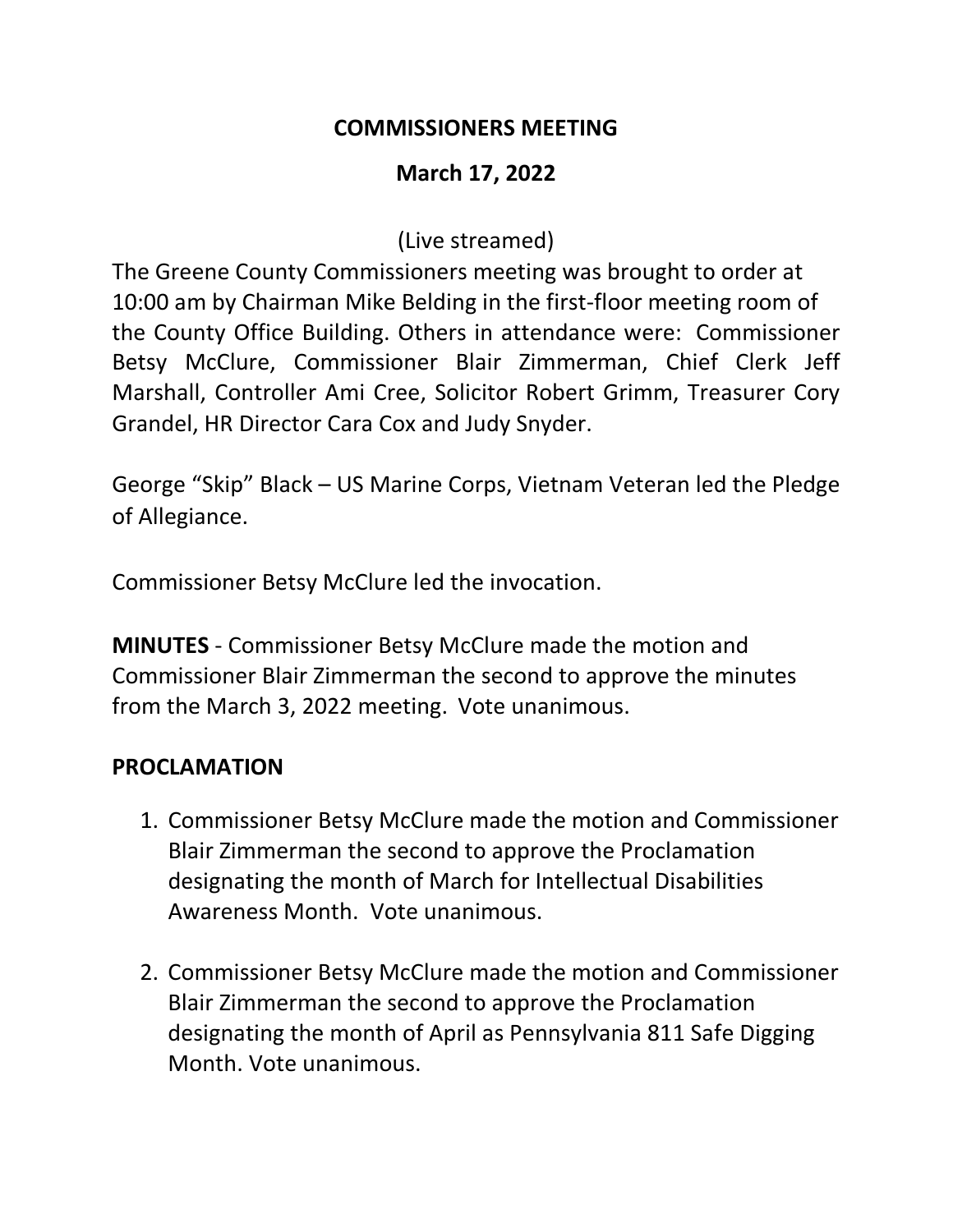3. Commissioner Betsy McClure made the motion and Commissioner Blair Zimmerman the second to approve the Proclamation that Greene County recognizes that March 29, 2022 as Vietnam War Veterans Day, we honor and remember our Vietnam Veterans for their courage and sacrifice. Vote unanimous.

### **FINANCE AND ADMINISTRATION**

- 1. Commissioner Betsy McClure made the motion and Commissioner Blair Zimmerman the second to approve an updated engagement letter between MaherDuessel and the County of Greene, for the audit of the financial statements of each governmental activities, each major fund and aggregate remaining fund information along with disclosures of the organization. This updated engagement letter is to keep in line with their change in professional standards for auditing. There are no changes to the fee structure as previously agreed to. Vote unanimous.
- 2. Commissioner Betsy McClure made the motion and Commissioner Blair Zimmerman the second to approve the contribution of \$3,000 for the Izaak Walton League of America towards their water recreational activities in the area, stream cleanup efforts, stream bank work, scholarship to local students, and memorial tree planting by the Veteran's Memorial in Waynesburg. Act 13 Funding. Vote unanimous.
- 3. Commissioner Betsy McClure made the motion and Commissioner Blair Zimmerman the second to approve the Statewide Local Share Assessment Program Grant application to the Commonwealth Finance Authority along with the needed match commitment, if the grants are funded. Further designating Jeff Marshall, Chief Clerk and Mike Belding, Chairman, as the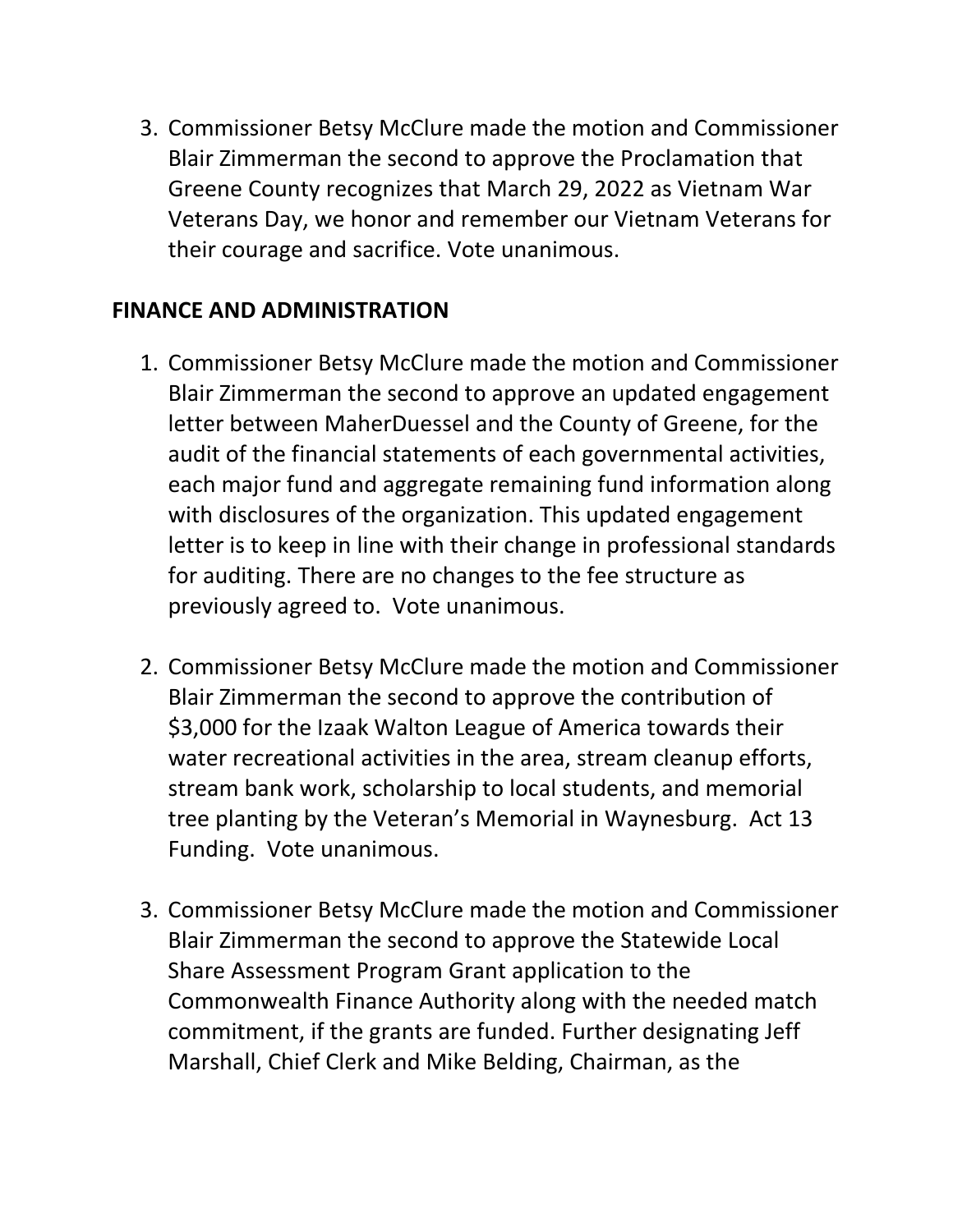signatories on all documents and agreements. Effective 3/7/2022. Vote unanimous.

- a. Wisecarver Recreation Area Resolution No. 03172022CD1 Projected cost \$653,950 with no match requirement.
- b. Wana B Park Resolution No. 03172022CD2 Support letter only for Cumberland Twp. - Projected cost \$1,091,803.25 with a match of \$93,000.
- c. Airport Safety Improvement Resolution No. 03172022CD3 Projected cost \$1,473,700 with a match of \$473,700.
- 4. Commissioner Betsy McClure made the motion and Commissioner Blair Zimmerman the second to approve a Letter of Support for Eva K. Bowlby Library endorsing their mission, activities, programs and future opportunities. Vote unanimous.

## **BRIDGE**

1. Commissioner Betsy McClure made the motion and Commissioner Blair Zimmerman the second to approve the Maintenance Contract between Widmer Engineering and the County of Greene to prepare a Maintenance Bid Package on an as needed based for our 2022 bridge inspections. The cost of each bid package would be \$4,760. If a site visit is required there would be an additional cost based upon actual hours. Hourly rates are Project Manager \$150/hr; Sr. Project Engineer \$105/hr and Project Coordinator \$77/hr. Vote unanimous.

# **CDBG**

1. Commissioner Betsy McClure made the motion and Commissioner Blair Zimmerman the second to approve a Request for Release of Funds for the Wayne Township Brave Water and Sewer Authority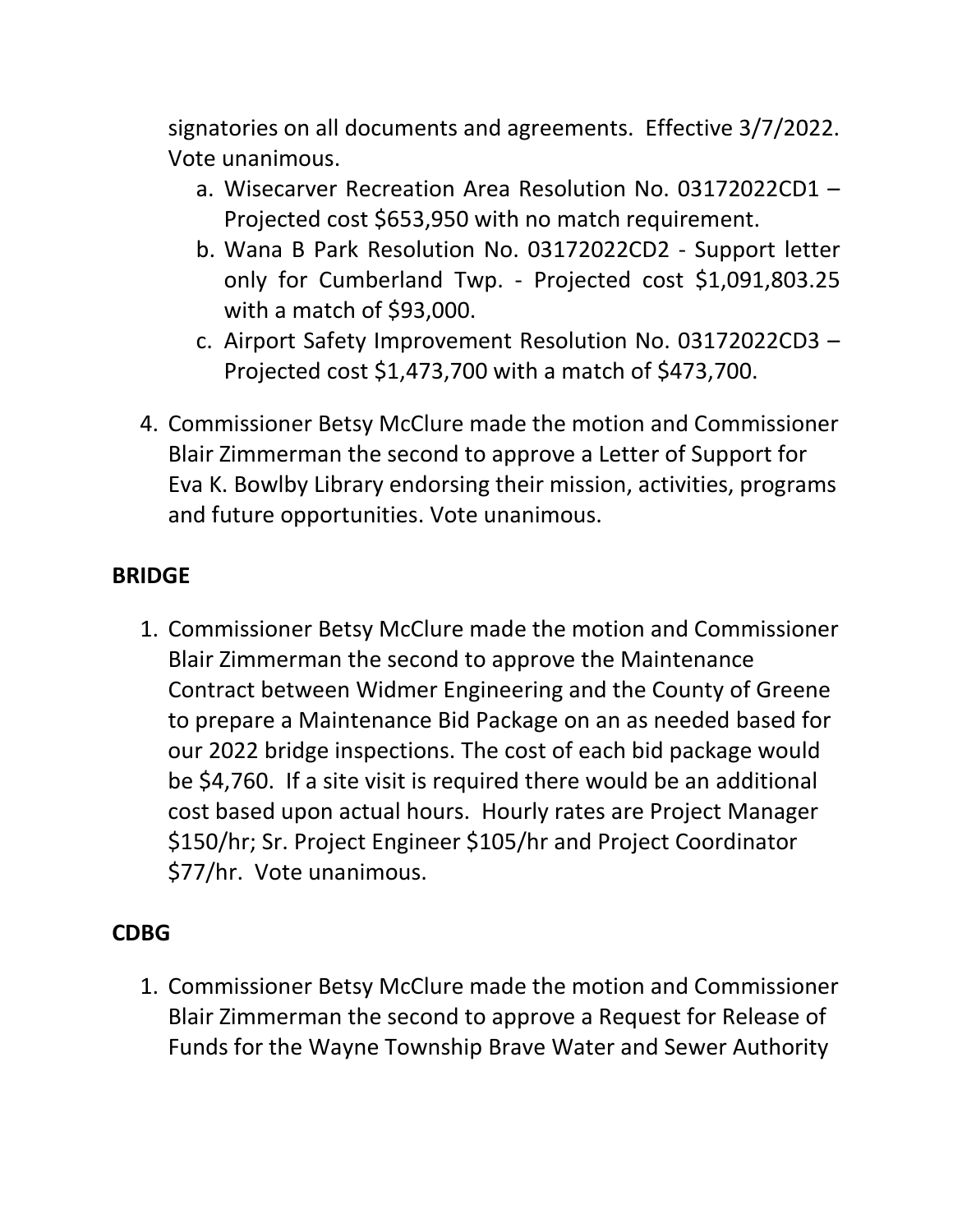Sewer Sand Bed Rehabilitation. Paid from existing CDBG Funds. Vote unanimous.

## **CYS**

1. Commissioner Betsy McClure made the motion and Commissioner Blair Zimmerman the second to approve an Amendment to the Bair Foundation of Pennsylvania contract for the FY 21-22. The Amendment affects the Traditional Foster/Kinship Care of the contract. It is a rate increase from \$66.61 to \$71.61. Vote unanimous.

## **DOMESTIC RELATIONS**

1. Commissioner Betsy McClure made the motion and Commissioner Blair Zimmerman the second to approve a Cooperative Agreement between R. Craig Wise, Director of Domestic Relations, the Court of Common Pleas and the County of Greene to maintain and improve the effectiveness of the Domestic Relations; Juvenile Probation and Adult Probation programs at the rate of \$54.50 per hour with a 66% reimbursement with federal funds. Effective October 1, 2020 through September 20, 2025. Vote unanimous.

## **ECONOMIC DEVELOPMENT**

**1.** Commissioner Betsy McClure made the motion and Commissioner Blair Zimmerman the second to approve a General Service Agreement between OMalley & Magley and the County of Greene to assist the Planning Director to amend the Greene County SALDO. Cost of completion of the amendment is estimated at \$10,000 which will be paid for from the Act 13 Fund. Subject to Solicitor approval. Vote unanimous.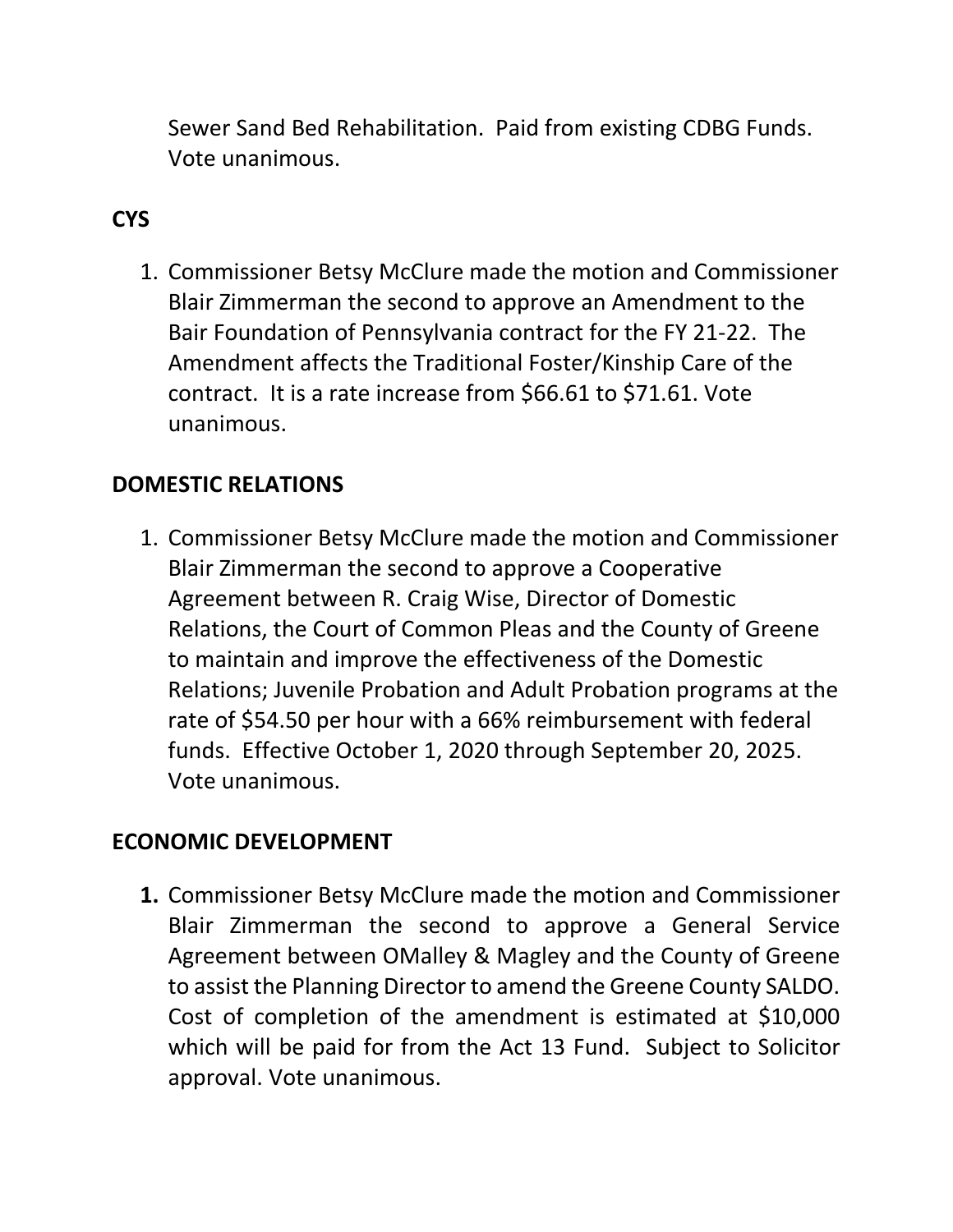#### **HUMAN SERVICES**

- 1. Commissioner Betsy McClure made the motion and Commissioner Blair Zimmerman the second to approve an updated engagement letter between MaherDuessel and the County of Greene, Transportation Program to audit the basic financial statements and disclosures of the organization. This updated engagement letter is to keep in line with their change in professional standards for auditing. There are no changes to the fee structure as previously agreed to. Vote unanimous.
- 2. Commissioner Betsy McClure made the motion and Commissioner Blair Zimmerman the second to approve the FY2021/2022 CARES Act funding received from PADOT in the amount of \$160,000 for COVID 19 related losses. Certification forms and application were signed 3/10/22. Vote unanimous.
- 3. Commissioner Betsy McClure made the motion and Commissioner Blair Zimmerman the second to approve the following FY 2021- 2022 contracts with: Vote unanimous.
	- a. Greene County Children and Youth Services for supplemental payments to foster parents not to exceed \$5,000;
	- b. Intermediate Unit 1 for school-based MH services not to exceed \$25,000.

## **IT**

1. Commissioner Betsy McClure made the motion and Commissioner Blair Zimmerman the second to approve Quote #010939 between AEC Group and the County of Greene for the renewal of the County's Cisco SmartNet Support for its servers in the amount of \$1,252.19. This is budgeted in the IT General Fund. Vote unanimous.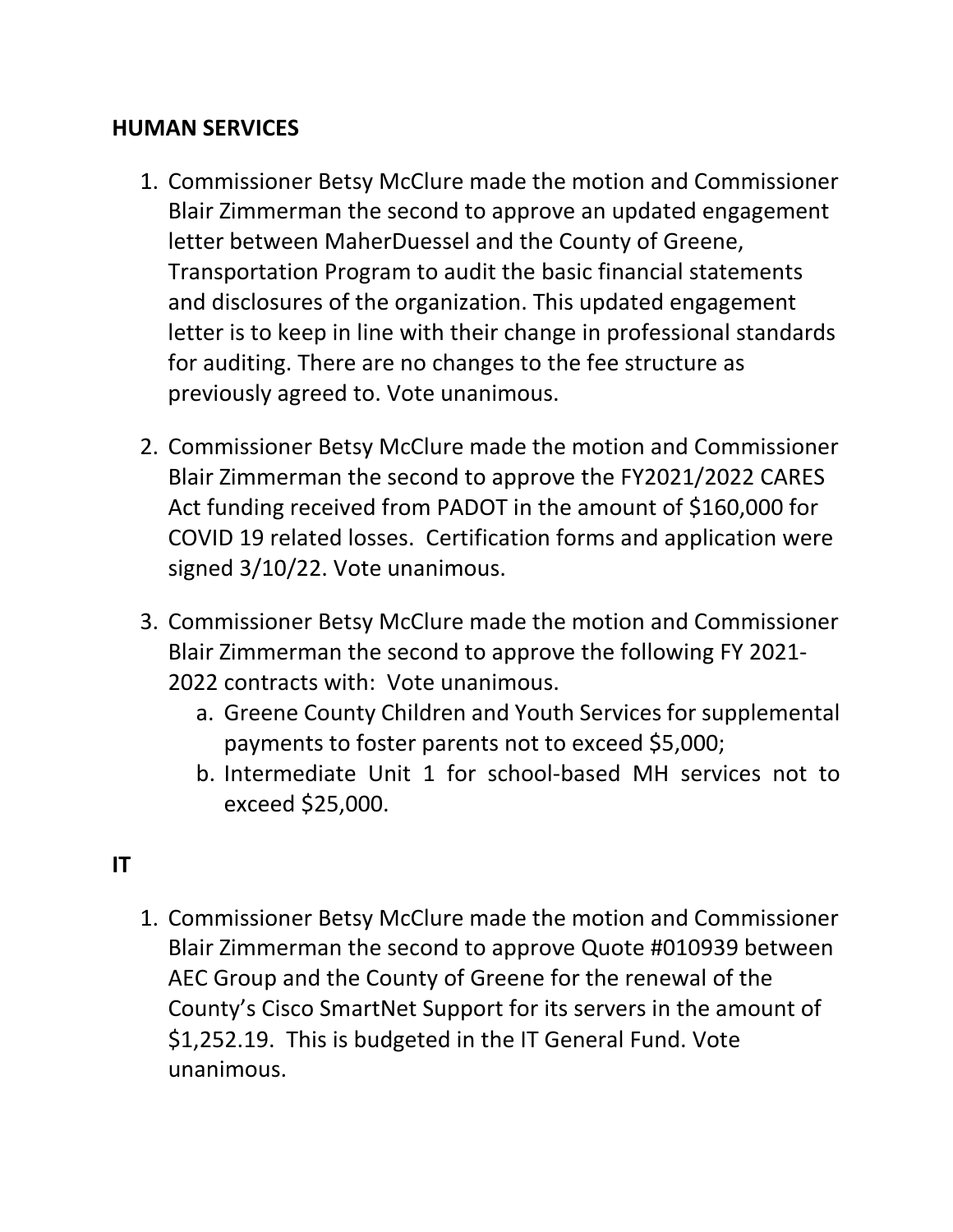#### **MAINTENANCE**

- 1. Commissioner Betsy McClure made the motion and Commissioner Blair Zimmerman the second to approve Jeff Marshall, Chief Clerk and Robert Grimm, Solicitor, to advertise the sale of the following vehicles at the next Enterprise Vehicle Auction. The actual date and time of the sale will be published in the public notice and all other advertisements. Vote unanimous.
	- a. 2004 Ford F 550 Aluminum Dump bed vin# 1FDAF57P34EA39608 with a plow and salt spreader,
	- b. 2004 Chevy Trailblazer vin# 1GNDT13SX42366819
	- c. 2012 Nissan Rogue vin# JN8AS5MV1CW704344
	- d. 2015 Durango vin# 1C4SDJFT3FC818480
	- e. 2007 GMC 3500 vin# IGTJK33D27F124440
	- f. 2006 Ford Crown Victoria vin# 2FAFP71W76X135221
	- g. 2003 Ford F250 vin# 1FTNF20L93EB86610
	- h. 2010 Ford Explorer 1FMU7DE2AUA78634

### **TREASURER**

1. Commissioner Betsy McClure made the motion and Commissioner Blair Zimmerman the second to approve the Return of Taxes for the Year 2021. Vote unanimous.

### **911 Center**

1. Commissioner Betsy McClure made the motion and Commissioner Blair Zimmerman the second to approve the service agreement between Lumen and the County of Greene 911, Quote PA-CTL3523962B for the cost of remote support, Lumen on-site support and licensing to activate the CDR Output port for interface to PEMA's 911 Logic via the Scannex box. The cost is \$360. Vote unanimous.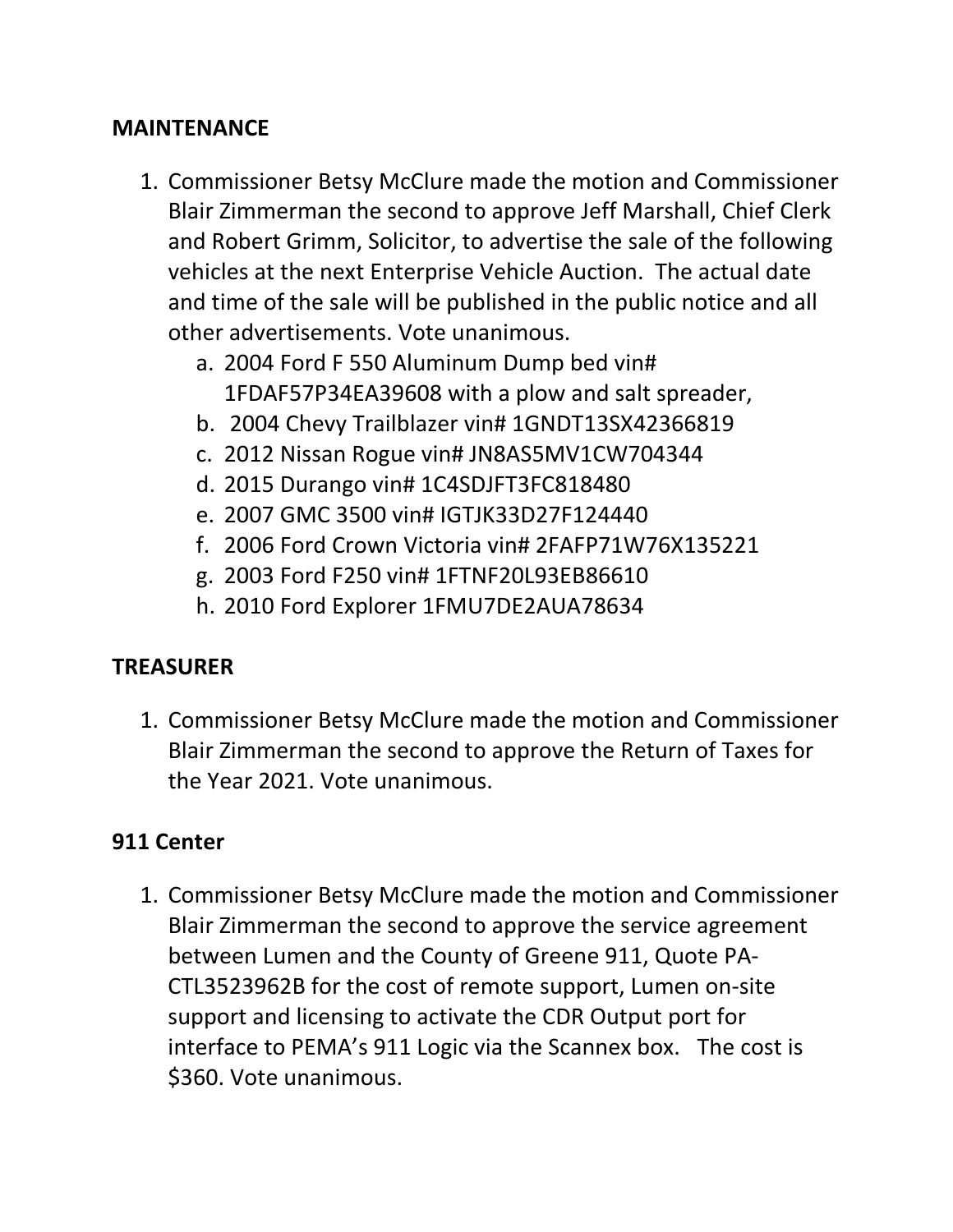#### **NOTICES**

- 1. Thrasher on behalf of M&M Development, LP submitted an ESC and PCSM Plan for land development, site grading, paving, concrete placement, commercial building, stormwater management pond, culverts and channels. Project 030-10407; Mt. Morris, PA.
- 2. Enbridge on behalf of Texas Eastern Transmission, LP notice of preparing to conduct work on their pipeline facilities in Greene County. Construction of a cofferdam in the river to access pipeline to inspect and repair pipe via cutout. Expected activities to commence the second quarter of 2022.
- 3. EQM Gathering Opco, LLC provided notification to request to renew a General Plan Approval and Operating Permit from the PA DEP Air Quality Program for the continued operation of one (1) natural gasfired lean burn Caterpillar compressor engine equipped with oxidation catalysts for emissions control. Jupiter Compressor Station in Morgan Twp.
- 4. Gateway on behalf of EQM Gathering OPCO, LLC intends to submit to the PA DEP for a General Permit for temporary road crossings associated with Oil and Gas Exploration, Production, Processing or Treatment Operations or Transmission Facilities. Beta McNicholas to CDP-2 Pipeline GP 8 renewal. Located in Springhill Township.
- 5. Gateway on behalf of EQM Gathering OPCO, LLC intends to submit to the PA DEP for 2 General Permit 8's for temporary road crossings associated with Oil and Gas Exploration, Production, Processing, or Treatment Operations or Transmission Facilities to be located in Richhill Township. NIBE S004 Longwall Mine Mitigation.